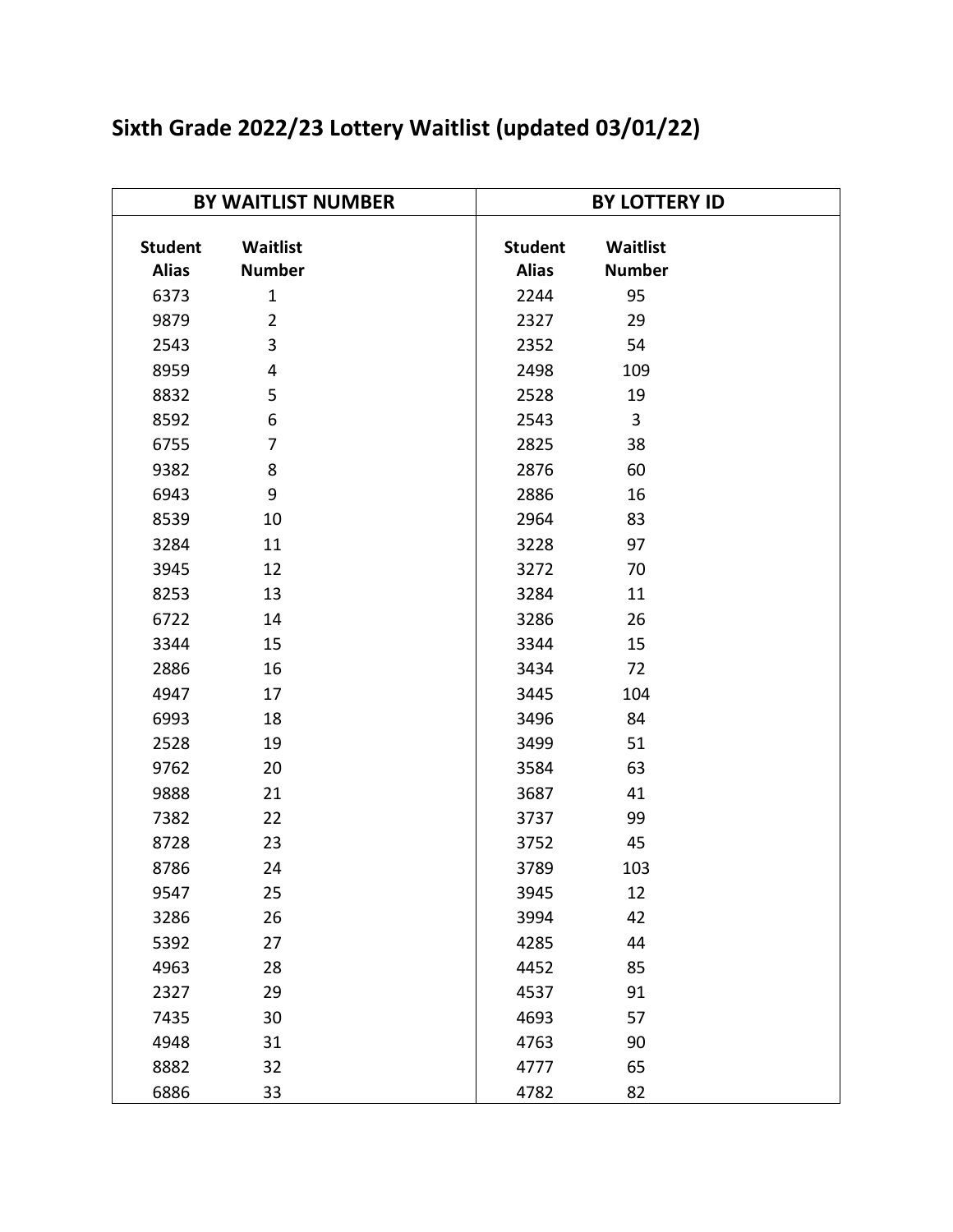| 9252 | 34 | 4833 | 107            |  |
|------|----|------|----------------|--|
| 9646 | 35 | 4834 | 58             |  |
| 9765 | 36 | 4877 | 87             |  |
| 8259 | 37 | 4947 | 17             |  |
| 2825 | 38 | 4948 | 31             |  |
| 6558 | 39 | 4963 | 28             |  |
| 9283 | 40 | 5254 | 53             |  |
| 3687 | 41 | 5292 | 105            |  |
| 3994 | 42 | 5329 | 47             |  |
| 8438 | 43 | 5348 | 93             |  |
| 4285 | 44 | 5365 | 62             |  |
| 3752 | 45 | 5382 | 49             |  |
| 6629 | 46 | 5392 | 27             |  |
| 5329 | 47 | 5649 | 71             |  |
| 7664 | 48 | 5699 | 56             |  |
| 5382 | 49 | 5767 | 69             |  |
| 6564 | 50 | 5786 | 89             |  |
| 3499 | 51 | 5849 | 96             |  |
| 6392 | 52 | 5894 | 76             |  |
| 5254 | 53 | 5982 | 81             |  |
| 2352 | 54 | 5996 | 94             |  |
| 7649 | 55 | 6248 | 102            |  |
| 5699 | 56 | 6262 | 100            |  |
| 4693 | 57 | 6322 | 112            |  |
| 4834 | 58 | 6373 | $\mathbf 1$    |  |
| 7282 | 59 | 6392 | 52             |  |
| 2876 | 60 | 6476 | 106            |  |
| 8437 | 61 | 6558 | 39             |  |
| 5365 | 62 | 6564 | 50             |  |
| 3584 | 63 | 6629 | 46             |  |
| 7835 | 64 | 6722 | 14             |  |
| 4777 | 65 | 6755 | $\overline{7}$ |  |
| 7345 | 66 | 6785 | 78             |  |
| 8932 | 67 | 6886 | 33             |  |
| 7968 | 68 | 6943 | 9              |  |
| 5767 | 69 | 6993 | 18             |  |
| 3272 | 70 | 7263 | 108            |  |
| 5649 | 71 | 7282 | 59             |  |
| 3434 | 72 | 7345 | 66             |  |
| 8627 | 73 | 7382 | 22             |  |